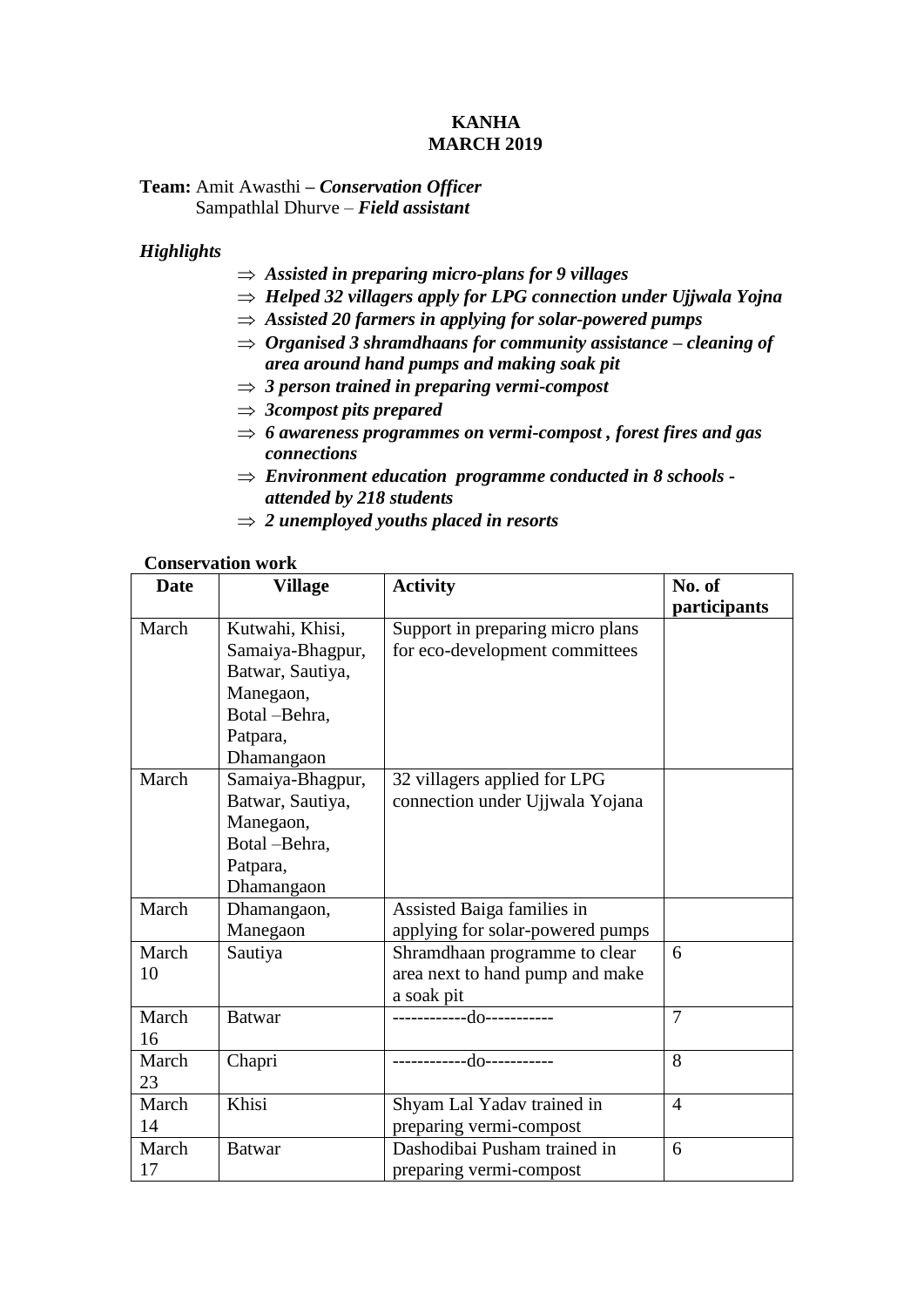| March   | Patpara       | Sonsingh Maravi trained in        | 5  |
|---------|---------------|-----------------------------------|----|
| 18      |               | preparing vermi-compost           |    |
| March 5 | Kutwahi       | Santobai Maravi trained in        |    |
|         |               | preparing vermi-compost           |    |
| March 7 | Manegaon      | Dug compost pit at Gyani Singh    |    |
|         |               | Markam's residence                |    |
| March 9 | Bhagpur       | Dug compost pit at Bharat Lal     |    |
|         |               | Uddey's residence                 |    |
| March 2 | <b>Batwar</b> | Awareness programmes on forest    | 14 |
|         |               | fires, vermi-compost, compost and |    |
|         |               | gas connections                   |    |
|         |               |                                   |    |
| March 5 | Patpara       | ---------do--------------         | 28 |
|         |               |                                   |    |
|         |               |                                   |    |
|         |               |                                   |    |
| March   | Khisi         | ---------do-------------          | 24 |
| 13      |               |                                   |    |
| March   | Samaiya       | ---------do-------------          | 31 |
| 15      |               |                                   |    |
| March   | Manegaon      | ----------do--------------        | 36 |
| 19      |               |                                   |    |
| March   | Sautiya       | -do--------------<br>--------     | 29 |
| 22      |               |                                   |    |

Satpuda Foundation is helping the office of the Range Forest Officer, Khatiya and the Green Brigade Foundation Balaghat in preparing 5-year village micro-plans for 9 buffer zone villages. We are conducting meetings with villagers to enquire about their needs and to know about local issues related to conservation. We are suggesting solutions through these plans as per the needs of the villagers. We have completed micro-plans for Kutwahi and Khisi and are working on the remaining plans.



*Kutwahi - Amit Awasthi conducts P.R.A. work and meeting with villagers (left) Micro-plan of Kutwahi (right)*

During the month, we assisted 32 villagers in submitting applications for LPG connections under the Government's Ujjwala Yojana Scheme. We helped the villagers in filling up forms and in the required documentation. Use of cooking gas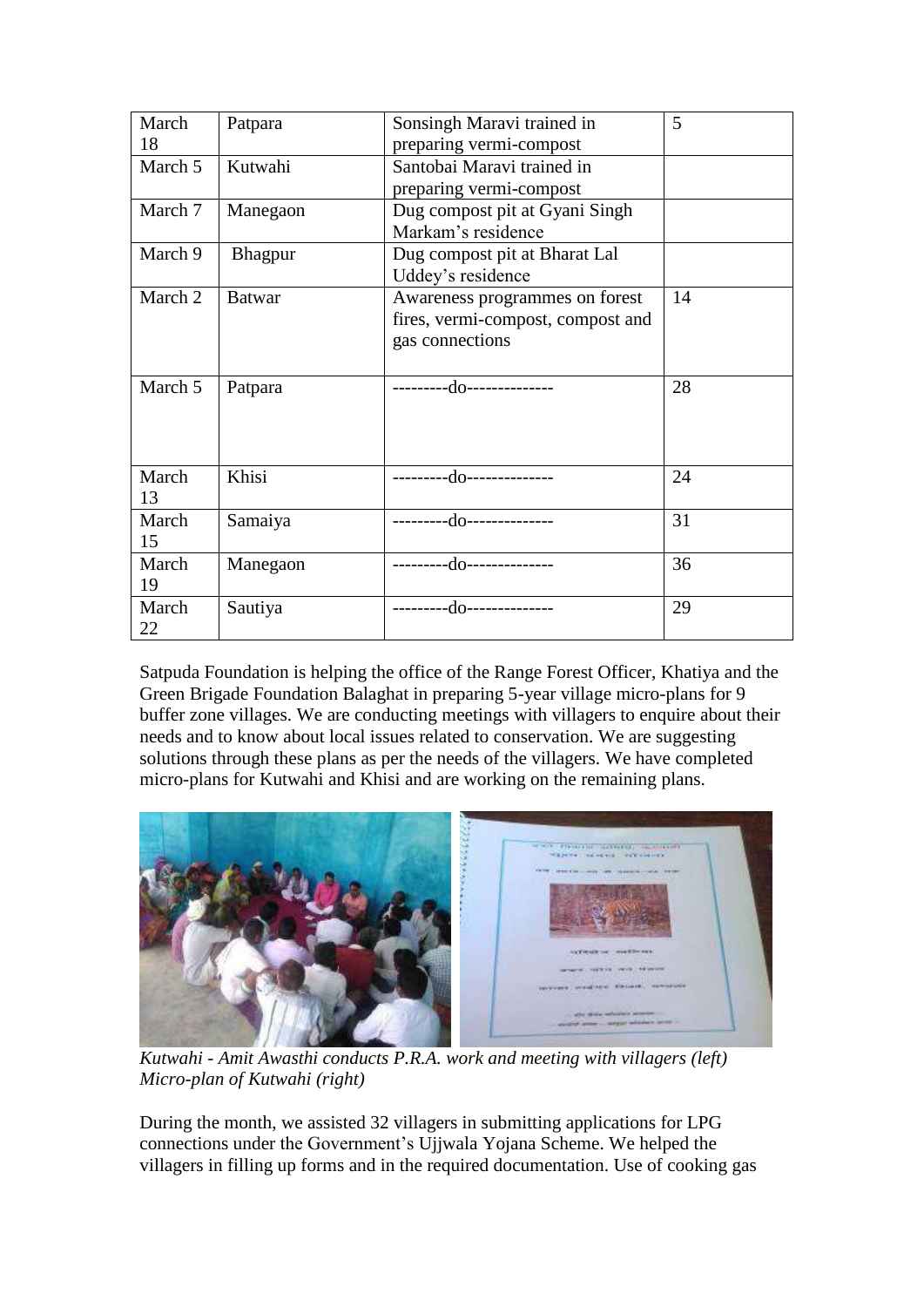will reduce villagers' dependence on forests for firewood. Villagers' going into the forest for firewood is one of the sources of human-wildlife conflict.



*Patpara - Amit Awasthi with Forest Guard Mocha S R Maravi assists villagers in applying for cooking gas connections*

During the month, Satpuda Foundation helped 12 families from Dhamangaon and 8 families from Manegaon in applying to the Government for supply of subsidised 2 HP solar-powered pumps. Our team helped the villagers in filling up the forms and in collecting and submitting the required documents. 4 villagers have already been supplied with the pumps and the rest are expected to get them soon. The pumps are supplied by the M P Energy Development Corporation Ltd.

This initiative will help the villagers to concentrate on farming throughout the year and reduce their dependence on forests for livelihood during the non-monsoon months.

| List of Tung of show have recent on sonn poweren pas |            |                        |  |  |  |
|------------------------------------------------------|------------|------------------------|--|--|--|
| SR                                                   | Village    | Name of villagers      |  |  |  |
|                                                      | Dhamangaon | Fagu Lal Maravi Baiga  |  |  |  |
|                                                      | Dhamangaon | Tito Bai Maravi Baiga  |  |  |  |
| 3                                                    | Dhamangaon | Ramratan Markam Baiga  |  |  |  |
|                                                      | Dhamangaon | Barto Bai Maravi Baiga |  |  |  |

*List of villagers who have received solar-powered pumps*



 *Dhamangaon- Subsidized solar-powered pump set up with our help at Tito Bai Maravi Baiga's house* 

On March 10, Sampath led a team of 6 people in a programme to clear wild growth around a hand pump and prepare a soak pit at Sautiya. Wild growth had proliferated around the hand pump and access to the hand pump was affected. Our team, which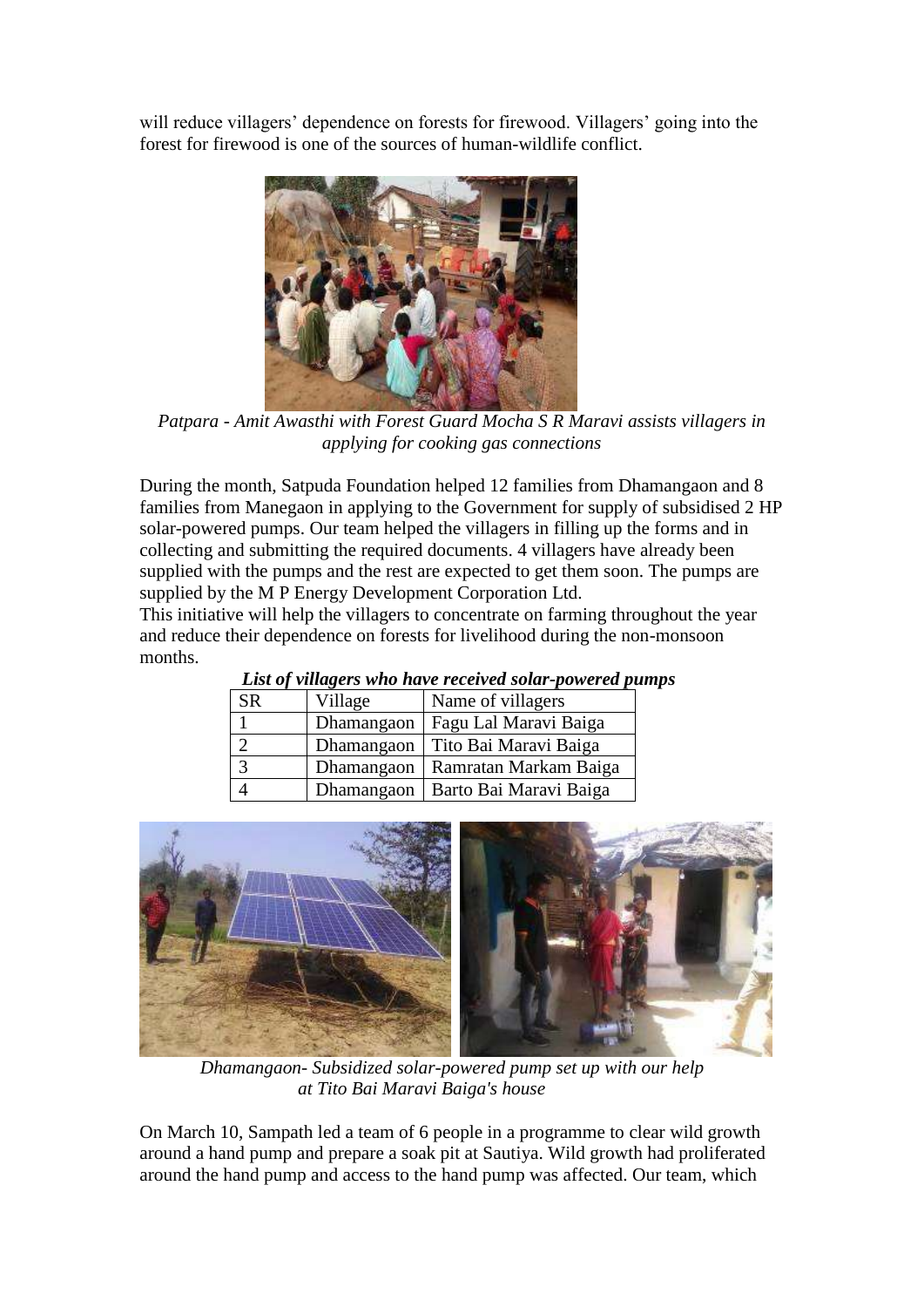comprised 6 youths from the village, removed the wild growth and cleaned the area and prepared a soak pit which will take spill over water from the pump and help recharge the water table.

2 similar programmes were organised on March 16 at Batwar and March 23 at Chapri.



*Chapri- Site around hand pump before (left) and after our programme (right)* 

Our team encourages organic farming as part of our strategy to reduce the impact of chemical fertilisers on fields adjoining prime wildlife areas. Part of our work includes assistance to villagers in setting up vermi-compost tanks and compost pits. During March, we helped 3 villagers dig compost pits – Banshi Lal Uikey of Kutwahi on March 5, Shyam Bai Walke of Manegaon on March 7, and Chetram Walke of Bhagpur on March 9.



 *Bhagpur- compost pit dug with our assistance at Chetram Walke's house*

On March 14, our team provided training in preparing vermi-compost to Shyam Lal Yadav of Khisi village. During the training, he was taught how to maintain the vermicompost tank, prepare the compost and use it properly.

2 similar programmes were organised on March 17 for Dashodi Bai Pusham of Batwar and for Son Singh Maravi of Patpara on March 18.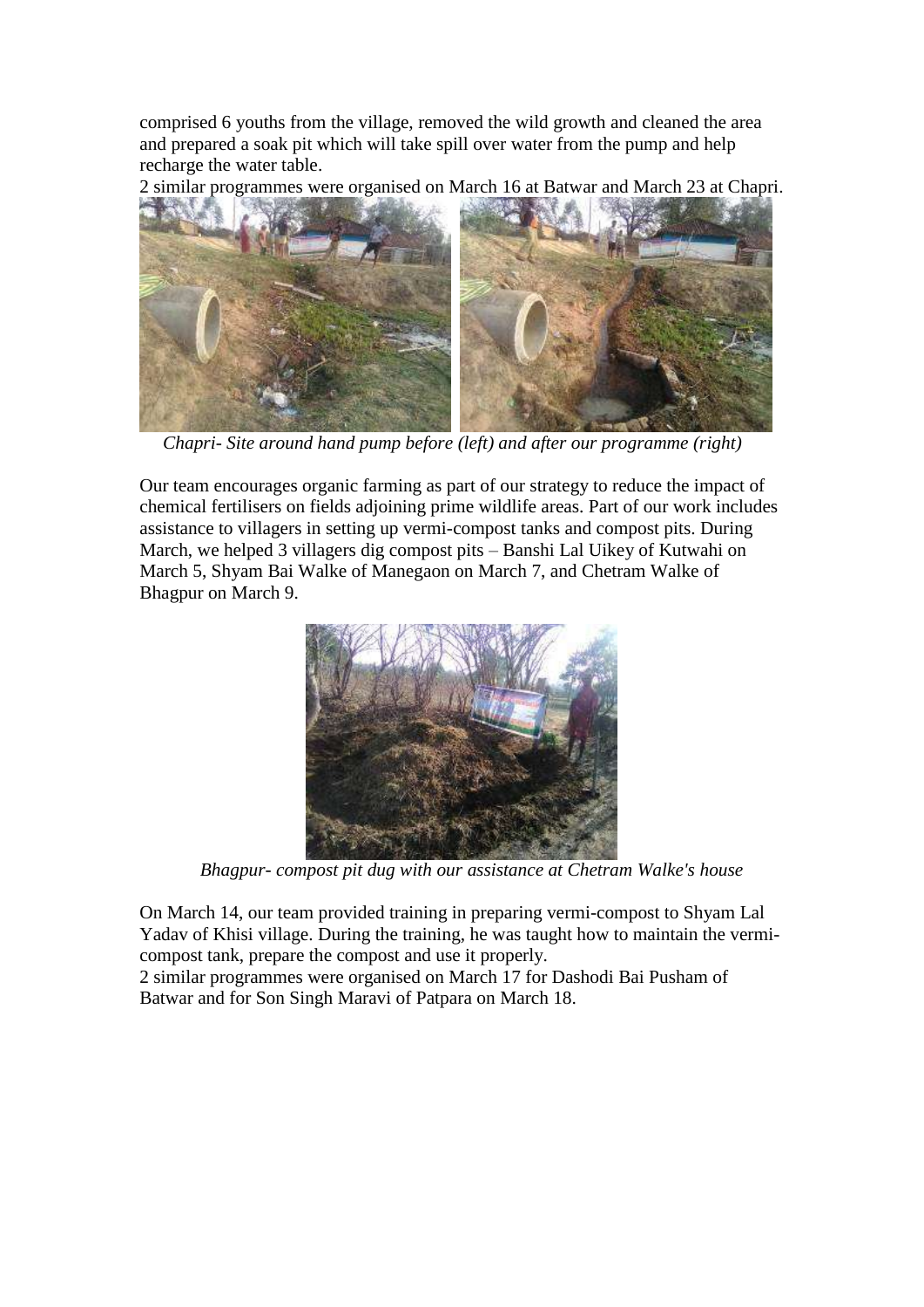

 *Khisi - Shyam Lal Yadav trained in preparing vermi-compost*

We held 6 programmes during March to promote awareness about conservation activities in villages. Details are given in the above table.



 *Dhamangaon - Amit Awasthi, with Forest Guard of Samaiya S.K.Patel, conducts awareness programme in village*

# *Education*

During the month our team organized environment education programmes in 8 schools in the villages in our area of operations.

| S. no          | Date     | School       | Village       | Number of    |
|----------------|----------|--------------|---------------|--------------|
|                |          |              |               | participants |
| 1              | March 1  | Government   | Manegaon      | 32           |
|                |          | Primary      |               |              |
|                |          | School (GPS) |               |              |
| $\overline{2}$ | March 4  | <b>GPS</b>   | Sautiya       | 19           |
| 3              | March 6  | Government   | <b>Batwar</b> | 24           |
|                |          | Middle       |               |              |
|                |          | School       |               |              |
|                |          | (GMS)        |               |              |
| $\overline{4}$ | March 7  | <b>GMS</b>   | Patpara       | 33           |
| 5              | March 9  | Education    | Bhagpur       | 16           |
|                |          | guarantee    |               |              |
|                |          | scheme       |               |              |
|                |          | school (EGS) |               |              |
| 6              | March 11 | <b>GMS</b>   | Dhamangaon    | 36           |
| 7              | March 12 | <b>GPS</b>   | <b>Batwar</b> | 22           |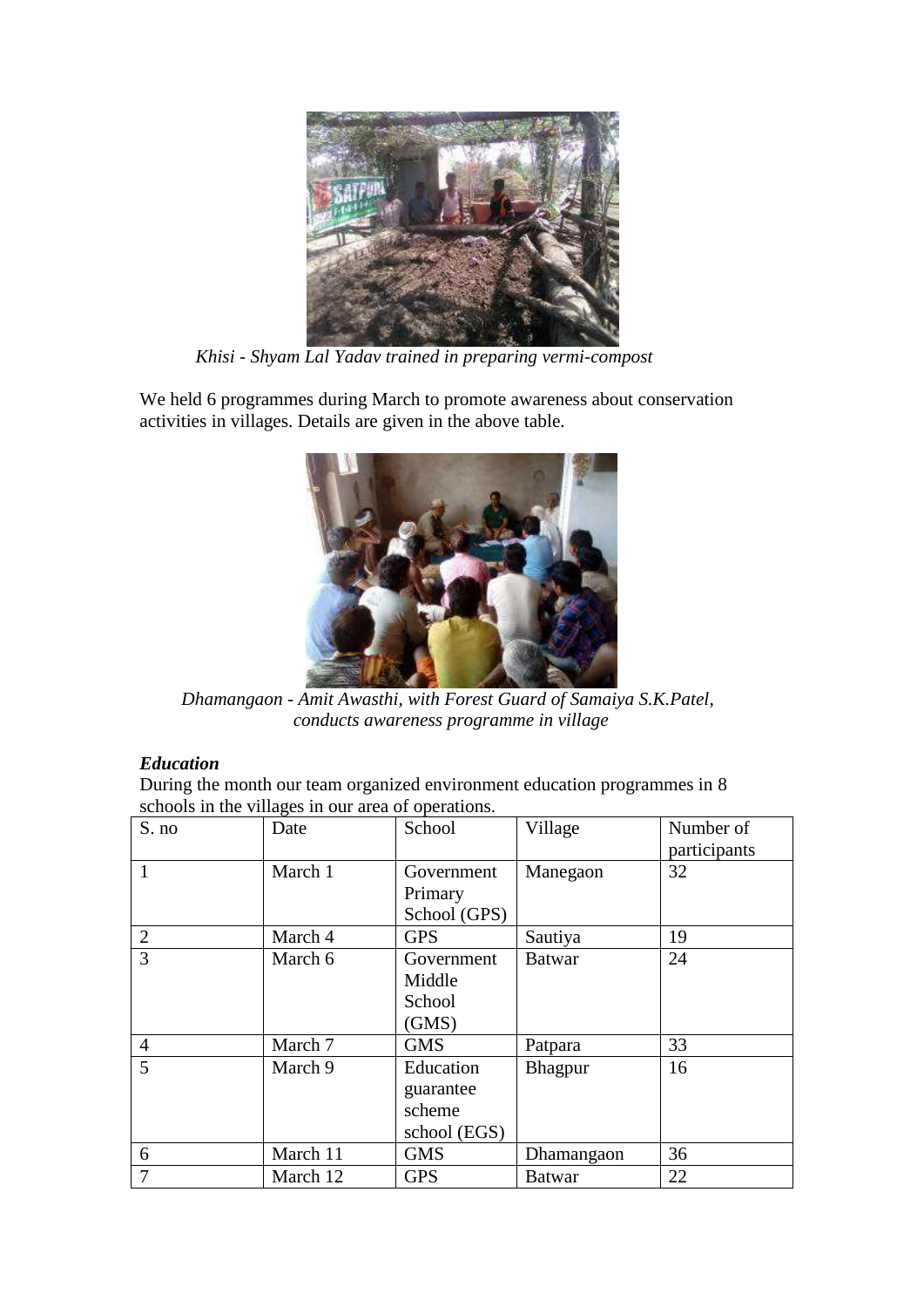| ◡ | ~~<br>March 2. | CDC<br>ິ | $\mathbf{r}$<br>twahi<br>Au' | $\sim$<br>30 |
|---|----------------|----------|------------------------------|--------------|
|   |                |          | m<br><i><b>Total</b></i>     | 41 V         |



 *Manegaon - Students listen to Sampath's lecture on conservation*

# *Employment Cell*

We helped 2 youths get jobs during the month of March

| S.<br>No.      | Date        | <i>o</i> J -<br>Village | o<br><b>Name</b>    | <b>Monthly</b><br><b>Salary</b><br>in | <b>Education</b>            | Age | Job                                             |
|----------------|-------------|-------------------------|---------------------|---------------------------------------|-----------------------------|-----|-------------------------------------------------|
|                |             |                         |                     | rupees                                |                             |     |                                                 |
| 1.             | March10     | <b>Batwar</b>           | Ashok<br>Dhurwey    | $4500/- +$<br>meals                   | 8 <sup>th</sup><br>standard | 22  | Waiter at<br>Bagh<br>Haweli<br>Resort,<br>Mocha |
| $\overline{2}$ | March<br>13 | Kutwahi                 | Rameshwar<br>Maravi | $14,000/-$<br>$+$ meals               | <b>gth</b><br>standard      | 25  | Cook at<br><b>Sterling</b><br>Resort,<br>Mocha  |



 *Rameshwar Maravi (of Chapri) who got a job as waiter with our help at Sterling Resort Mocha*

## **Livelihood programmes**

As part of our programme to reduce pressure on forests, we have been encouraging villagers to take up alternative livelihood options. In Kanha, we have been